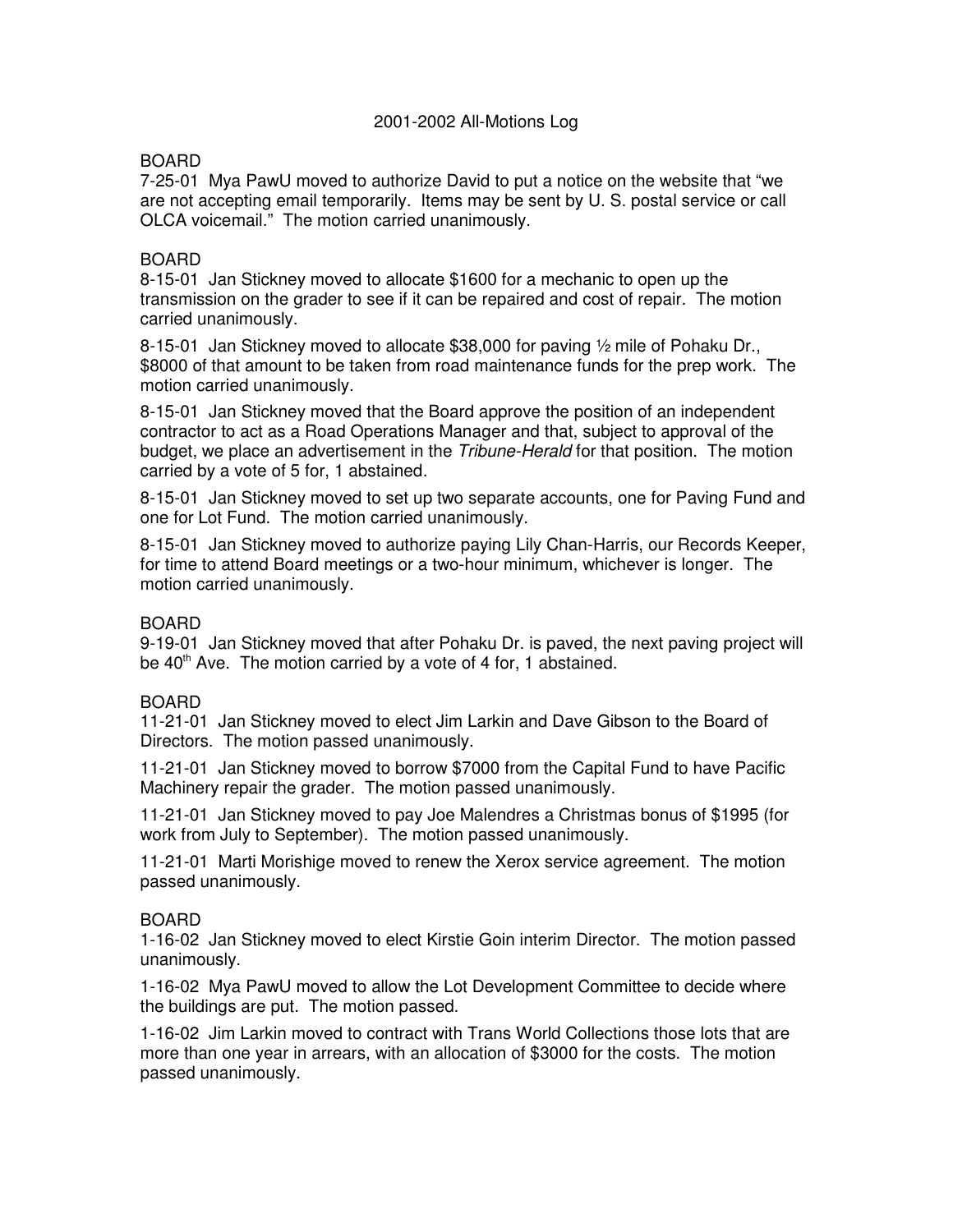# BOARD

2-20-02 Jan Stickney moved to approve payment of Pacific Machinery bill of \$10,547. The motion carried unanimously.

2-20-02 Mya PawU moved to allocate  $$35,000$  to complete the Pohaku Dr. and  $40<sup>th</sup>$ Ave. paving plan. The motion passed by a vote of 9 for, 1 opposed.

2-20-02 Mya PawU moved to allocate \$500 from board expenses for Lot Development. The motion passed unanimously.

2-20-02 Jan Stickney moved to deny the request by Bob Kobayashi to waive his road maintenance fees in lieu of physical maintenance. The vote was 9 for, 0 opposed, 1 abstained. The motion carried.

### RMC

3-6-02 Jan Stickney moved to elect Dave Gibson to the Road Committee. The motion carried unanimously.

3-6-02 Jan Stickney moved to borrow up to \$500 from the Capital Fund to repair the planetary gear on the grader. Dave Gibson seconded; the motion carried.

3-6-02 Kirstie Goin moved to pay the existing outstanding bills. The motion carried.

3-6-02 Dave Gibson moved to pave only the  $\frac{1}{2}$  mile on Pohaku Drive now, and the  $\frac{1}{2}$ mile on 40<sup>th</sup> Avenue as funds allow. The motion carried.

#### SPECIAL BOARD

4-8-02 Dave Gibson moved to allocate \$3000 for material for the main roads, to get them back into shape, May PawU seconded, the motion carried unanimously.

4-8-02 Mya PawU moved to drop the Watkins matter and not pursue any further action for Court costs, Chuck Keehne seconded, the motion carried unanimously.

4-8-02 Nancy Hammack moved to defer paying Ishii Contracting and attorney, Brian DeLima until July 2002, Ray Kobayashi seconded. The vote was 6 in favor, 0 opposed, 2 abstained. The motion carried.

4-8-02 Marti Morishige move to approve \$20,000 for Pohaku paving, Dave Gibson seconded. The vote was 7 in favor, 0 opposed, 1 abstained. The motion carried.

#### BOARD

4-17-02 Marti Morishige moved to stop the collection process on this lot one year from this date. The motion carried unanimously.

#### MEMBERSHIP

4-27-02 Ronna McGuire moved to approve the 2002-2003 budget, Glenn Grace seconded.

4-27-02 Luke Bailey moved to amend the budget by deleting Liability Insurance \$8000, and move it to road maintenance. Jan Stickney seconded. The vote was 26 in favor, 14 opposed, amendment carried.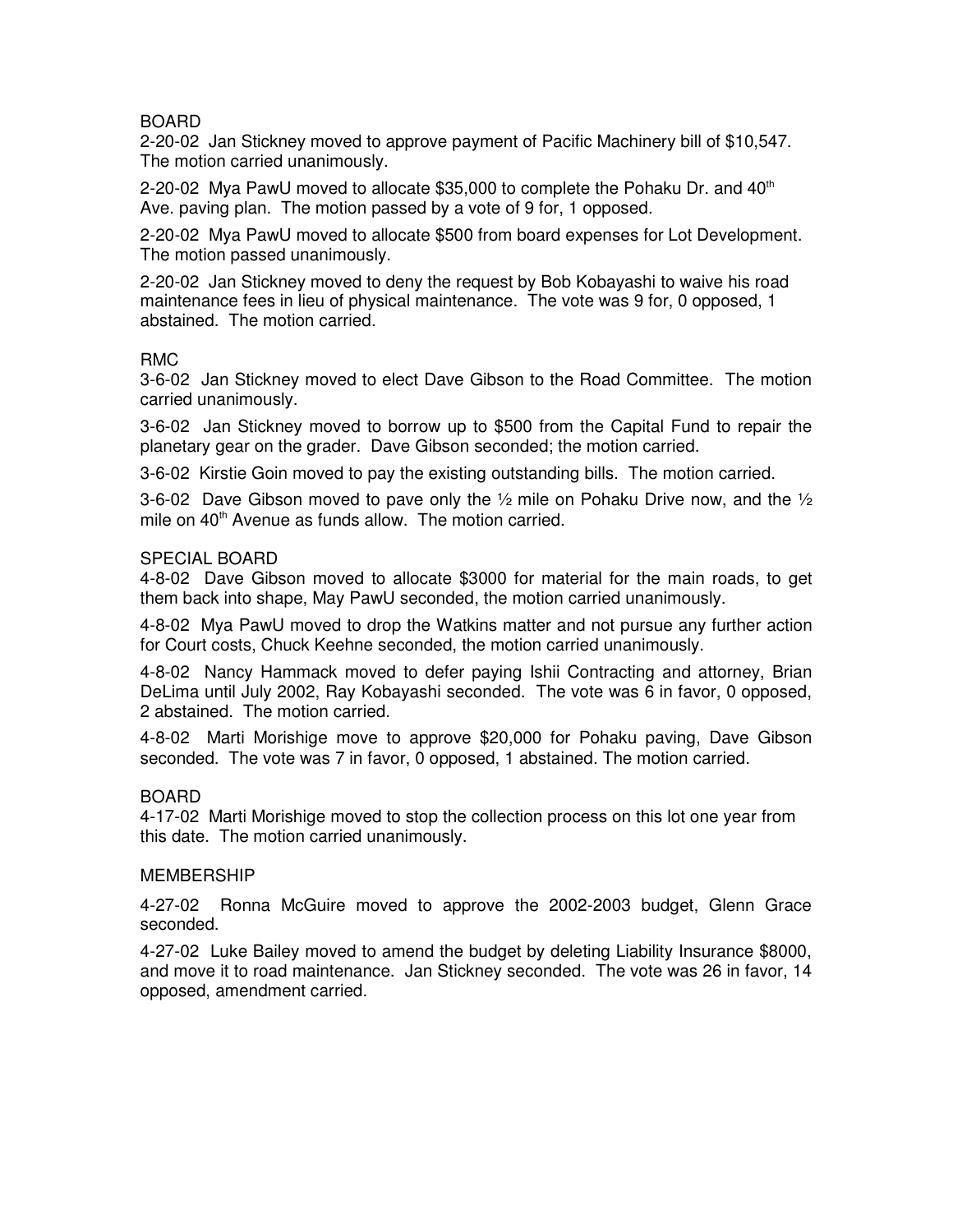4-27-02 Jan Stickney moved to change the road manager from \$10,800 to \$8,400 and put the difference in road maintenance, seconded by Jim McGuire. The vote was 24 in favor, 18 opposed, the amendment carried.

4-27-02 The vote on the amended budget for 2002-2003, was 36 in favor, 0 opposed, the motion carried.

4-27-02 Paul Bailee moved to ask the membership that the road maintenance fees be raised \$10 per lot, seconded by Barbara Arthurs. The vote was 24 in favor, 6 opposed, the motion carried.

4-27-02 Jan Stickney moved to call a special meeting of the membership to address the Foreclosure Amendment to the Bylaws on the fourth Wednesday in June, seconded, the vote was 27 in favor, 6 opposed, the motion carried.

4-27-02 Wayne Carey moved that OLCA Board give consideration to his pond (that is in the right-of-way), and to try to leave it intact, as long as it is convenient, Summers Stickney seconded, the vote was 35 in favor, 0 opposed, the motion carried.

4-27-02 Paul Bailee moved that the Lot Development Committee develop a landscaping plan, and recommended professional help, seconded. The vote was 26 in favor, 0 opposed, the motion carried.

4-27-02 Mya PawU moved that all requested proposals to the Board, be in writing with copies for all Board members, seconded by Luke Bailey. The vote was 26 in favor, 0 opposed, the motion carried.5-1-02 Jan Stickney moved to appoint Barbara Arthurs to the Board as interim Director. The motion carried unanimously.

### SPECIAL BOARD

5-1-02 Marti Morishige moved that if the funds become available, after paving  $40<sup>th</sup>$  Ave., to put Ilima St. next on the schedule for paving. The motion passed by a vote of 6 for, 1 opposed.

5-1-02 Jan Stickney moved to appoint Barbara Arthurs to the Board until the end of this fiscal year. The motion carried.

# BOARD

5-22-02 Barbara Arthurs moved to add to guests' comments that the May 1, 2002, vote to include Ilima St. on the paving schedule was taken under duress and in violation of Robert's Rules of Order and should not have been taken up at a special meeting. The motion passed unanimously.

5-22-02 Dave Gibson moved to table the motion about paving Ilima St. until we have more Directors present. The motion carried unanimously.

#### BOARD

6-19-02 Barbara Arthurs moved to elect Kirstie Goin Treasurer pro tem, to begin serving July 1, 2002. The motion carried unanimously.

6-19-02 Dave Gibson moved to sell or trade the dozer and purchase a backhoe with a hoeram, to cost no more than \$3000. The motion carried by a vote of 5 for, 1 abstained.

6-19-02 Dave Gibson moved to pay Joe Malendres \$30 for using his equipment to remove a pig carcass from the side of the road. The motion carried unanimously.